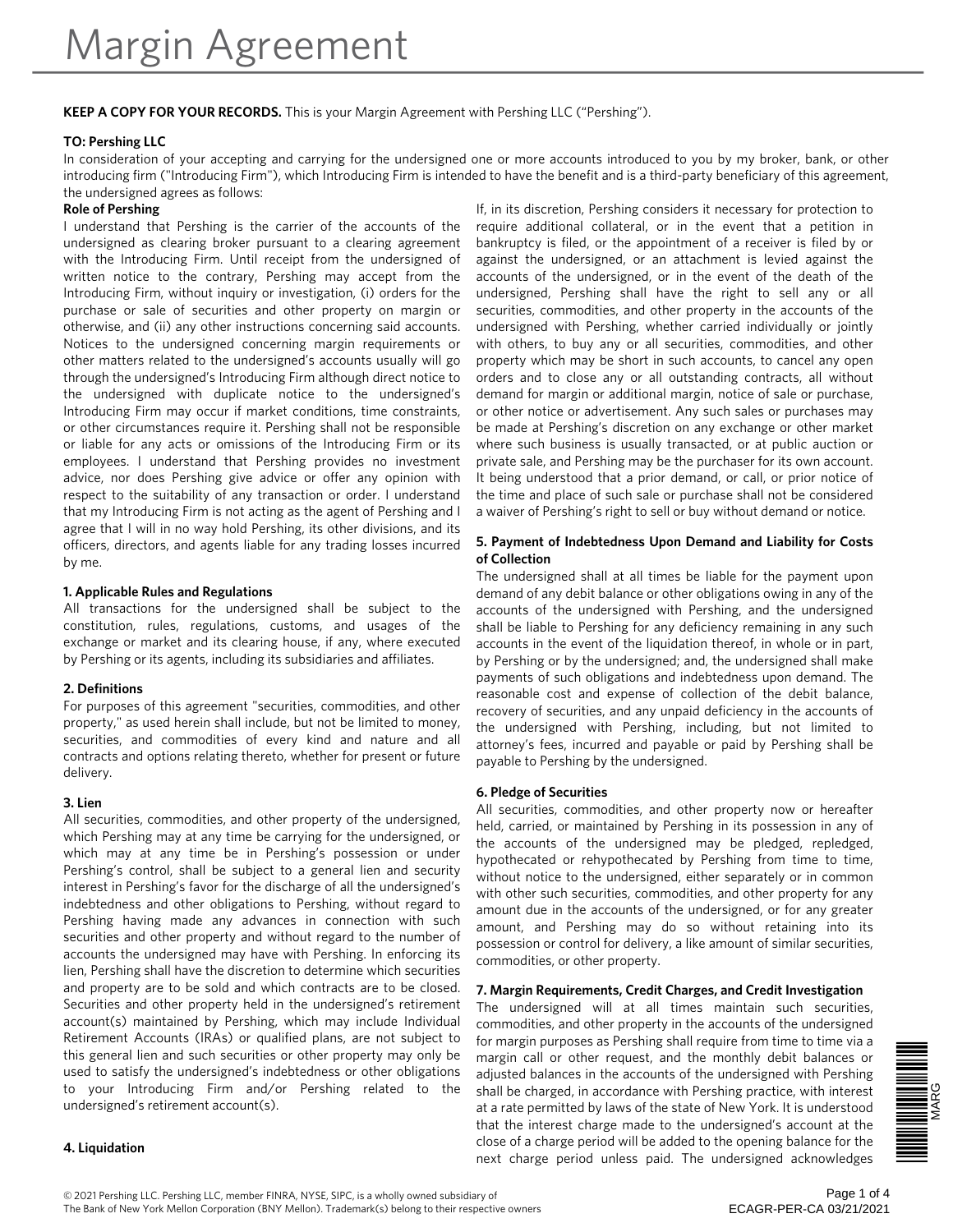receipt of the Disclosure Statement from my Introducing Firm, which explains the conditions under which interest can be charged to my account, the annual rate of interest, how debit balances are determined, and the methods of computing interest. The undersigned further acknowledges receipt of the separate Margin Disclosure Statement, which provides some basic facts about purchasing securities on margin and alerts the undersigned to the risks involved with trading securities in a margin account.

In regard to margin calls, whether for maintenance or any other margin call, in lieu of immediate liquidations, Pershing, through the undersigned's Introducing Firm, may permit the undersigned a period of time to satisfy a call. This time period shall not in any way waive or diminish Pershing's right in its sole discretion, to shorten the time period in which the undersigned may satisfy the call, including one already outstanding, or to demand that a call be satisfied immediately. Nor does such practice waive or diminish the right of Pershing and/or the undersigned's Introducing Firm to sell out positions to satisfy the call, which can be as high as the full indebtedness owed by me. Margin requirements may be established and changed by Pershing in its sole discretion and judgement without notice to the undersigned. In making this determination, Pershing may take into account various factors including but not limited to (i) issues as to the undersigned's securities such as, among others, the liquidity of a position and concentrations of securities in an account, (ii) considerations as to the undersigned's status, including but not limited to a decline in creditworthiness, (iii) the size of the account, (iv) the general condition of the market, (v) considerations as to the ability of Pershing to obtain financing, and (vi) regulatory interpretations or guidance. The undersigned will contact its Introducing Firm for the latest information on margin requirements.

Pershing may exchange credit information about the undersigned with others. Pershing may request a credit report on the undersigned and upon request, Pershing will state the name and address of the consumer reporting agency that furnished it. If Pershing extends, updates, or renews the undersigned's credit, Pershing may request a new credit report without telling the undersigned.

### **8. Communications**

Communications may be sent to the undersigned at the current address of the undersigned, which is on file at Pershing's office, or at such other address as the undersigned may hereafter give Pershing in writing, or through my Introducing Firm, and all communications, so sent, whether by mail, telegraph, messenger, or otherwise, shall be deemed given to the undersigned personally, whether actually received or not.

### **9. Scope and Transferability**

This agreement shall cover individually and collectively all accounts that the undersigned may open or reopen with Pershing, and shall inure to the benefits of its successors and assigns, whether Pershing's merger, consolidation, or otherwise, and Pershing may transfer the accounts of the undersigned to its successors and assigns, and this agreement shall be binding upon the heirs, executors, administrators, successors, and assigns of the undersigned.

### **10. No Professional Advice**

The undersigned acknowledges that Pershing will not provide the undersigned with any investment, legal, tax, or accounting advice, that its employees are not authorized to give any such advice, and that the undersigned will not solicit or rely upon any such advice from Pershing or its employees whether in connection with

transactions in or for any of the accounts of the undersigned or otherwise. In making investment, legal, tax, or accounting decisions with respect to transactions in or for the accounts of the undersigned or any other matter, the undersigned will consult with and rely upon its own advisors and not Pershing, and Pershing shall have no liability therefore.

# **11. Extraordinary Events**

Pershing shall not be liable for loss caused directly or indirectly by government restrictions, exchange or market rulings, suspension of trading, war, strikes, or other conditions beyond its control.

# **12. Representations as to Capacity to Enter Into Agreement**

The undersigned, if an individual, represents that he or she is of full age, that unless otherwise disclosed to Pershing in writing the undersigned is not an employee of any exchange; or an employee of any corporation of which any exchange owns a majority of the capital stock; or an employee of a member firm or member corporation registered on any exchange; or an employee of a bank, trust company, insurance company; or an employee of any corporation, firm, or individual engaged in the business of dealing either as a broker or as principal in securities, bills of exchange, acceptances, or other forms of commercial paper. The undersigned further represents that no one except the undersigned has an interest in the account or accounts of the undersigned with Pershing.

### **13. Joint and Several Liability**

If the undersigned shall consist of more than one individual, their obligations under this agreement shall be joint and several. The undersigned have executed the Joint Account Agreement and made the election required therein. Pursuant to that agreement, Pershing may, but is not required to, accept instructions from either joint party.

### **14. Option Transactions**

If at any time the undersigned shall enter into any transaction for the purchase or resale of an option contract, the undersigned hereby agrees to abide by the rules of any national securities association, registered securities exchange, or clearing organization applicable to the trading of option contracts and, acting alone or in concert, will not violate the position or exercise limitation rules of any such association, exchange, the Options Clearing Corporation, or other clearing organization.

# **15. Separability**

If any provision or condition of this agreement shall be held to be invalid or unenforceable by any court, or regulatory or selfregulatory agency or body, such invalidity or unenforceability shall attach only to such provision or condition. The validity of the remaining provisions and conditions shall not be affected thereby and this agreement shall be carried out as if any such invalid or unenforceable provision or condition were not contained herein.

### **16. Headings Are Descriptive**

The heading of each provision hereof is for descriptive purposes only and shall not be deemed to modify or qualify any of the rights or obligations set forth in each such provision.

### **17. Assignment of Pershing's Rights Under This Agreement to the Introducing Firm**

The undersigned agrees that any rights that Pershing has under this agreement, including but not limited to the right to collect any debit balance or other obligations owing in any of the accounts of the undersigned, may be assigned to the Introducing Firm of the undersigned so that the undersigned's Introducing Firm may collect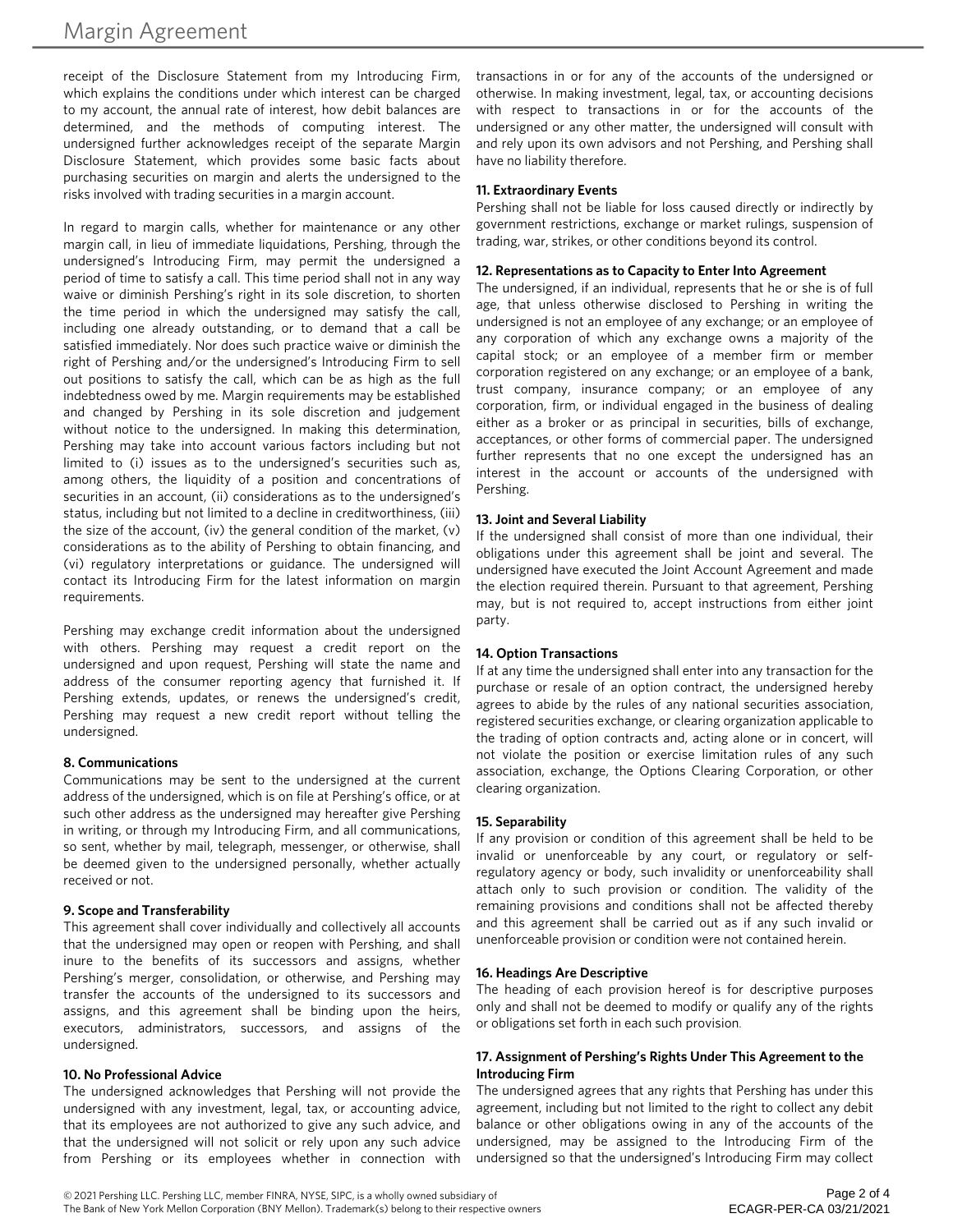from the undersigned independently or jointly with Pershing, or enforce any other rights granted to Pershing under this agreement.

#### **18. No Waiver**

This agreement cannot be modified by conduct and no failure on the part of Pershing at any time to enforce its rights hereunder to the greatest extent permitted shall in any way be deemed to waive, modify, or relax all of the rights granted Pershing herein, including those rights vested in Pershing to deal with collateral on all loans advanced to the undersigned.

#### **19. Entire Agreement**

This agreement constitutes the full and entire understanding between the parties with respect to the provisions herein, and there are no oral or other agreements in conflict herewith. Any future modification, amendment, or supplement to this agreement or any individual provision herein can only be in the form of a writing signed by a representative of Pershing.

#### **20. Arbitration Disclosures**

**THIS AGREEMENT CONTAINS A PREDISPUTE ARBITRATION CLAUSE. BY SIGNING AN ARBITRATION AGREEMENT THE PARTIES AGREE AS FOLLOWS:**

- **• ALL PARTIES TO THIS AGREEMENT ARE GIVING UP THE RIGHT TO SUE EACH OTHER IN COURT, INCLUDING THE RIGHT TO A TRIAL BY JURY, EXCEPT AS PROVIDED BY THE RULES OF THE ARBITRATION FORUM IN WHICH A CLAIM IS FILED.**
- **• ARBITRATION AWARDS ARE GENERALLY FINAL AND BINDING; A PARTY'S ABILITY TO HAVE A COURT REVERSE OR MODIFY AN ARBITRATION AWARD IS VERY LIMITED.**
- **• THE ABILITY OF THE PARTIES TO OBTAIN DOCUMENTS, WITNESS STATEMENTS AND OTHER DISCOVERY IS GENERALLY MORE LIMITED IN ARBITRATION THAN IN COURT PROCEEDINGS.**
- **• THE ARBITRATORS DO NOT HAVE TO EXPLAIN THE REASON(S) FOR THEIR AWARD, UNLESS, IN AN ELIGIBLE CASE, A JOINT REQUEST FOR AN EXPLAINED DECISION HAS BEEN SUBMITTED BY ALL PARTIES TO THE PANEL AT LEAST 20 DAYS PRIOR TO THE FIRST SCHEDULED HEARING DATE.**
- **• THE PANEL OF ARBITRATORS WILL TYPICALLY INCLUDE A MINORITY OF ARBITRATORS WHO WERE OR ARE AFFILIATED WITH THE SECURITIES INDUSTRY.**
- **• THE RULES OF SOME ARBITRATION FORUMS MAY IMPOSE TIME LIMITS FOR BRINGING A CLAIM IN ARBITRATION. IN SOME CASES, A CLAIM THAT IS INELIGIBLE FOR ARBITRATION MAY BE BROUGHT IN COURT.**
- **• THE RULES OF THE ARBITRATION FORUM IN WHICH THE CLAIM IS FILED, AND ANY AMENDMENTS THERETO, SHALL BE INCORPORATED INTO THIS AGREEMENT.**

#### **21. Arbitration Agreement**

**ANY CONTROVERSY BETWEEN YOU AND THE UNDERSIGNED SHALL BE SUBMITTED TO ARBITRATION BEFORE THE FINANCIAL INDUSTRY REGULATORY AUTHORITY.**

**NO PERSON SHALL BRING A PUTATIVE OR CERTIFIED CLASS ACTION TO ARBITRATION, NOR SEEK TO ENFORCE ANY PREDISPUTE ARBITRATION AGREEMENT AGAINST ANY**

**PERSON WHO HAS INITIATED IN COURT A PUTATIVE CLASS ACTION; OR WHO IS A MEMBER OF A PUTATIVE CLASS WHO HAS NOT OPTED OUT OF THE CLASS WITH RESPECT TO ANY CLAIMS ENCOMPASSED BY THE PUTATIVE CLASS ACTION UNTIL; (I) THE CLASS CERTIFICATION IS DENIED; (II) THE CLASS IS DECERTIFIED; OR (III) THE CUSTOMER IS EXCLUDED FROM THE CLASS BY THE COURT. SUCH FORBEARANCE TO ENFORCE AN AGREEMENT TO ARBITRATE SHALL NOT CONSTITUTE A WAIVER OF ANY RIGHTS UNDER THIS AGREEMENT EXCEPT TO THE EXTENT STATED HEREIN.**

#### **THE LAWS OF THE STATE OF NEW YORK GOVERN.**

#### **22. The Laws of the State of New York Govern**

This agreement and its enforcement shall be governed by the laws of the state of New York without giving effect to its conflicts of laws provisions.

#### **23. Loan Consent**

By signing this agreement, the undersigned acknowledges that securities not fully paid for by the undersigned may be loaned to Pershing or loaned out to others, and as permitted by law, certain securities in the undersigned's account, may be used for, among other things, settling short sales and lending the securities for short sales, and as a result Pershing and your Introducing Firm may receive compensation in connection therewith. Pershing does not lend fully paid-for securities without your written permission. Please contact your introducing financial institution with any questions. Fully-paid for securities held in a cash account (unless otherwise agreed in a separate written agreement) and fully-paid-for securities held in a margin account in which there is no debit balance are not loaned.

### **24. Shareholder Vote of Loaned Securities**

In the event the undersigned's securities have been loaned by Pershing on the record date of a shareholder vote involving those securities, the undersigned agrees that the undersigned's vote may be reduced to reflect the total amount of the undersigned's securities loaned by Pershing.

#### **Margin Agreement Acknowledgement Form**

**BY SIGNING THIS ACKNOWLEDGEMENT FORM, THE UNDERSIGNED ACCEPTS THE TERMS OF THE ENCLOSED AGREEMENT, AND ACKNOWLEDGES THAT THE UNDERSINGED HAS READ AND UNDERSTOOD THE MARGIN DISCLOSURE STATEMENT WHICH DETAILS THE RISKS ASSOCIATED WITH A MARGIN ACCOUNT, AND THE UNDERSIGNED HAS READ AND UNDERSTOOD THE CREDIT TERMS EXPLAINED IN THE DISCLOSURE STATEMENT. PLEASE BE SURE THAT ALL ACCOUNT OWNERS SIGN THIS ACKNOWLEDGEMENT FORM.** 

**SPECIAL NOTE FOR NON-U.S. ACCOUNTS:** With respect to assets custodied by Pershing on the undersigned's behalf, the undersigned acknowledges that income and capital gains or distributions to the undersigned from this account may be taxable in the undersigned's home jurisdiction. Furthermore, interest paid to Pershing under this agreement may be subject to withholding tax in the undersigned's home jurisdiction. It is the underssigned's obligation to pay such withholding tax, if applicable. The undersigned acknowledges to its financial organization and to Pershing that the undersigned has taken its own tax advice in this regard.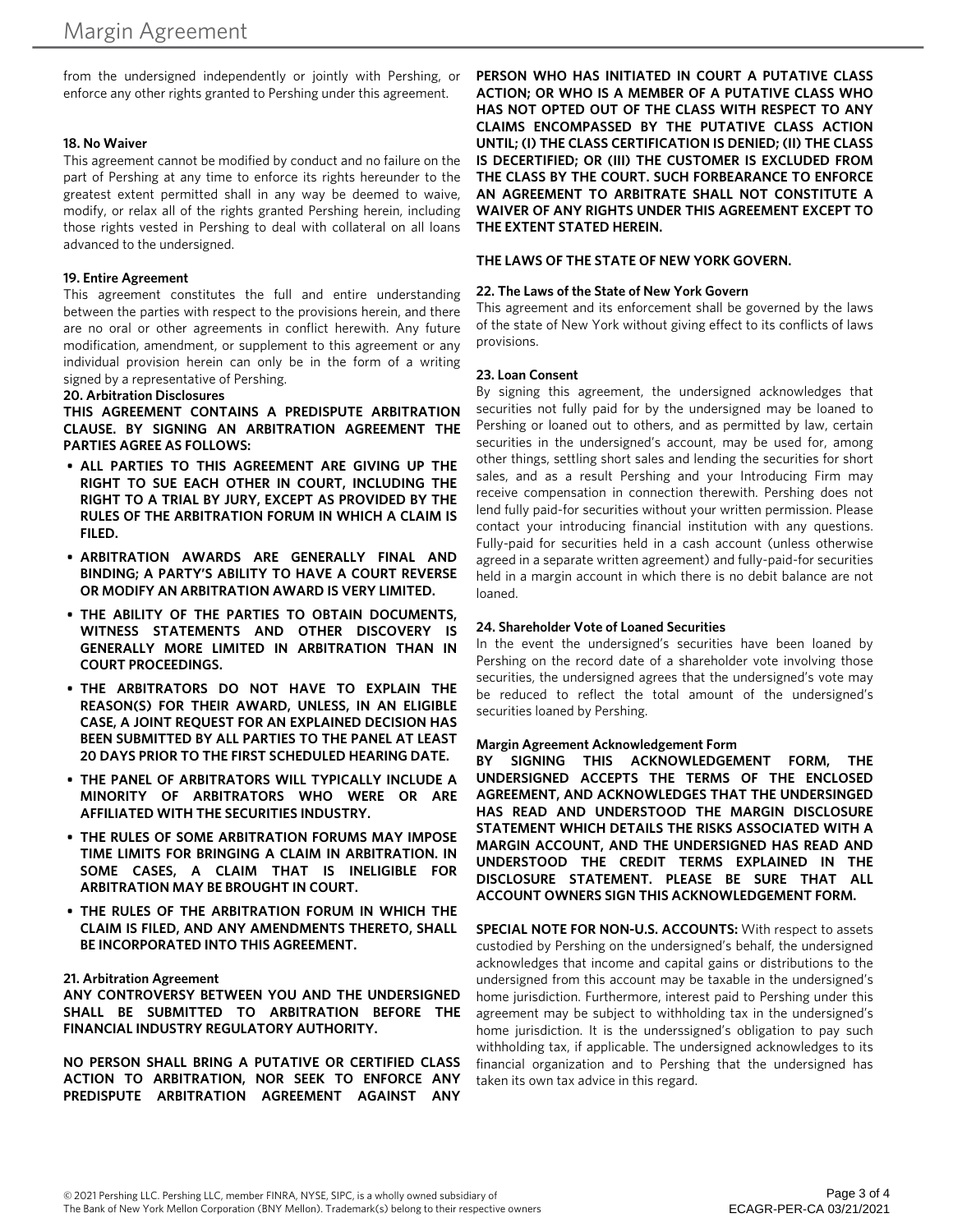# **ACCOUNT OWNER(S) SIGNATURE(S)**

**PLEASE BE SURE THAT ALL ACCOUNT OWNERS SIGN THIS ACKNOWLEDGEMENT FORM.**

**THE UNDERSIGNED ACKNOWLEDGES THAT BY SIGNING THIS AGREEMENT THAT SECURITIES NOT FULLY PAID FOR BY THE UNDERSIGNED MAY BE LOANED TO PERSHING OR LOANED OUT TO OTHERS.** 

**THE MARGIN AGREEMENT CONTAINS A PREDISPUTE ARBITRATION CLAUSE IN PARAGRAPHS 20 AND 21 ON PAGE 3 IN THIS AGREEMENT. THE UNDERSIGNED ACKNOWLEDGES RECEIVING A COPY.**

| Margin Account Number                                          |      |
|----------------------------------------------------------------|------|
| <b>Authorized Signer Print Name</b>                            | Date |
| Signature<br>X                                                 |      |
| <b>Authorized Signer Print Name</b>                            | Date |
| Signature<br>X                                                 |      |
| <b>Authorized Signer Print Name</b>                            | Date |
| Signature<br>X                                                 |      |
| <b>Authorized Signer Print Name</b>                            | Date |
| Signature<br>X                                                 |      |
| <b>Authorized Signer Print Name</b>                            | Date |
| Signature<br>X                                                 |      |
| Please Complete if a Corporation, Partnership, or Other Entity |      |
| Name of Entity                                                 | Date |
| Title                                                          | Seal |
| Signature                                                      |      |

© 2021 Pershing LLC. Pershing LLC, member FINRA, NYSE, SIPC, is a wholly owned subsidiary of The Bank of New York Mellon Corporation (BNY Mellon). Trademark(s) belong to their respective owners

**X**